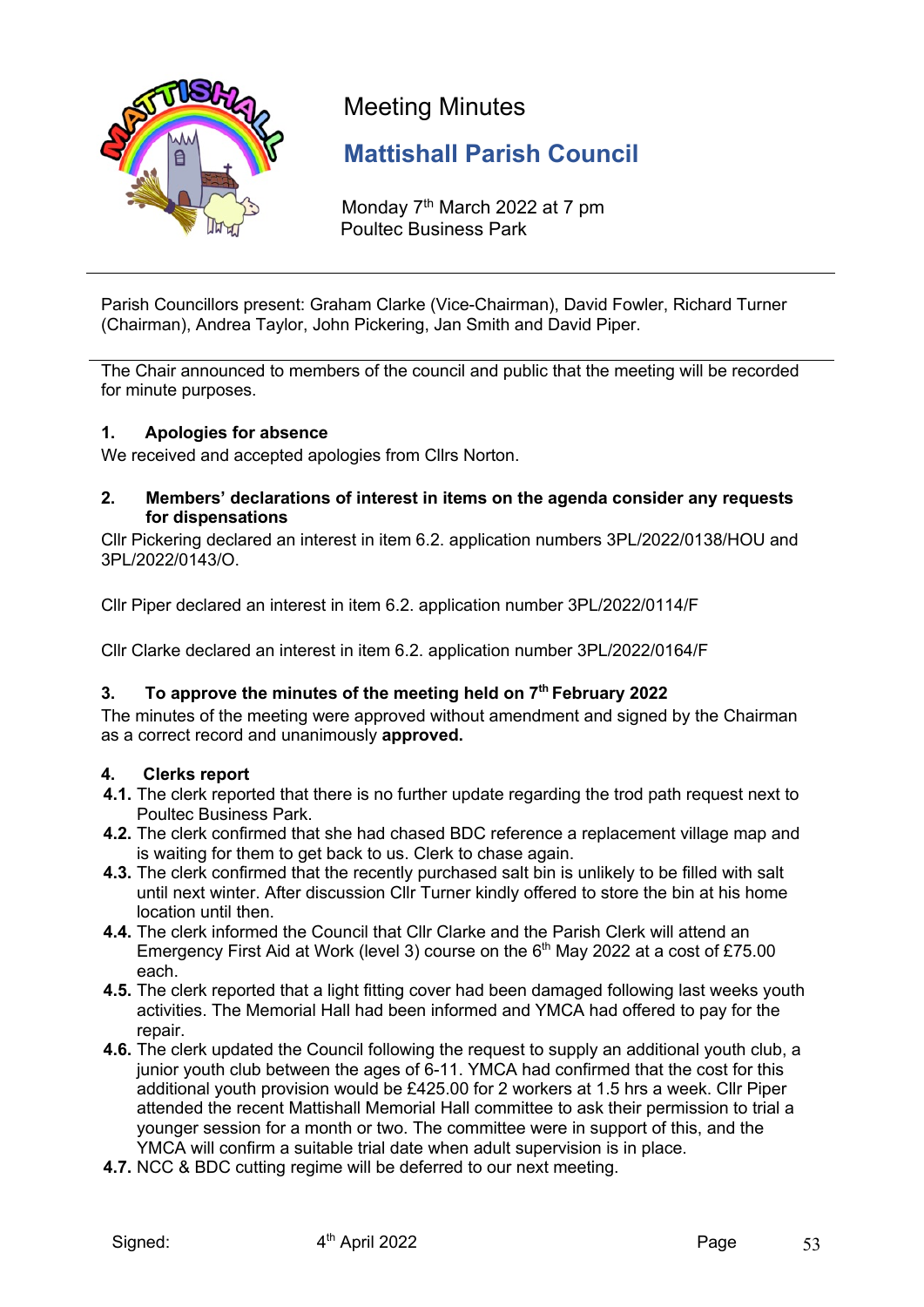- **4.8.** The clerk reported that the Council were not successful in their recent application to the Lottery Heritage Fund for the Church Clock. The clerk also updated that the electrical auto wind will require a faculty which will be discussed at the next Diocesan Advisory committee which will be held on 22<sup>nd</sup> April.
- **4.9.** The clerk circulated an application asking the Council for a grant to support a young parishioner in a World Scout Jamboree event in South Korea. A majority had **agreed** to donate £500.00 towards this event and look forward to hearing all about it and the skills learnt. Proposed by Cllr Clarke and seconded by Cllr Smith.
- **4.10.**The clerk circulated an application asking the Council for a grant to support CAB, the Council is happy to support CAB but would like to ensure the money is supported to the residents of Mattishall. The clerk was tasked with inviting CAB to attend our Annual Parish Meeting to allow them an opportunity to explain where the money is spent and how it supports the residents of Mattishall prior to allocating an amount.

## **5. Open forum for Public Participation**

Three members of the public had voiced their objections and raised their concerns reference planning application 3PL/2022/0220/HOU. The Council encouraged the member of public to submit their objections on the planning portal for BDC and to inform the public that the Parish Council do not make the decisions on planning applications, this responsibility lies with BDC. The members of the Council explained that the application had only just been received prior to this meeting therefore not allowing enough time to raise comments for the Council's consideration and will be discussed at our next Parish Council meeting which will be held on 4<sup>th</sup> April.

Applicant of application no 3PL/2022/0138/HOU commented on their application explaining to the Council that the proposed single storey extension is for residential use only. It was explained that the applicant had employed a professional architect to ensure the extension was designed to ensure it is in keeping of the property and surrounding area, and to ensure it did not affect the light of the neighbouring property.

Jim Freeman from Gaillford Try introduced himself to the Council and explained that they are the chosen constructors for the new A47 North Tuddenham to Easton fly through. Jim Freeman presented a video explaining the scheme and works involved in detail.

The video can be found by clicking onto the link below. https://nationalhighways.co.uk/our-work/east/a47-north-tuddenham-to-easton-improvement/

## **6. Planning matters**

**6.1.** To receive results of applications Clerk was tasked with raising a FOI request for application 3PL/2022/0220/HOU

## **6.2. To receive recommendation from Planning and Monitoring Group on current applications**

The Council agreed to submit the following comments to Breckland District Council. Proposed by Cllr Piper, seconded by Cllr Turner and unanimously **agreed**.

**3PL/2022/0143/O:** Land to the West of Rayners Way; Outline planning permission for the erection of 4 new single storey dwellings - Mattishall Parish Council objects to this application for several reasons:

1. The red edged site lies wholly outside the Mattishall Settlement boundary within the adopted Breckland Local Plan. Mattishall has significantly exceeded its agreed allocated housing target as set out within the adopted Breckland Local Plan **Policy HOU03**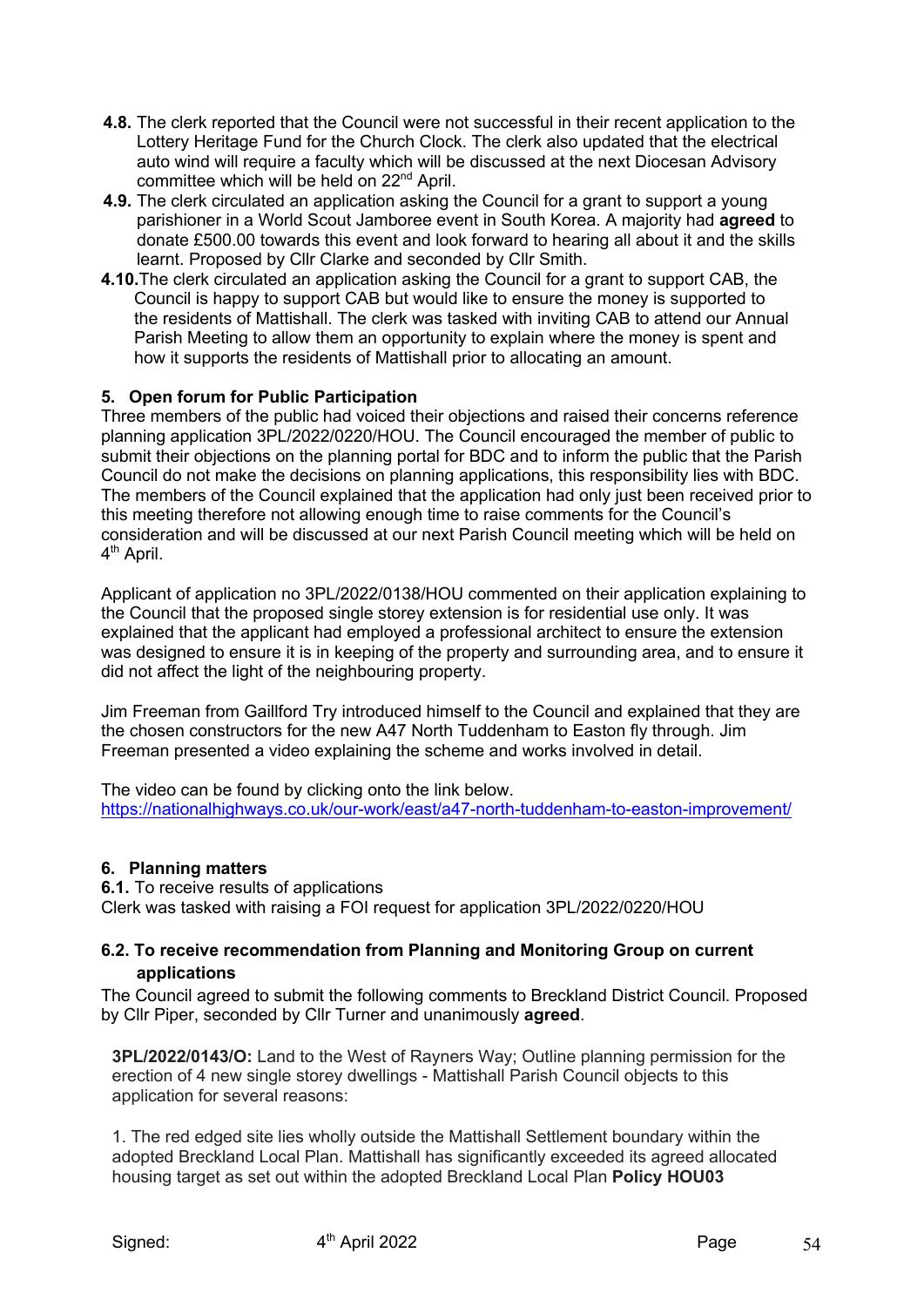2. The Parish Council and local residents have concerns regarding green infrastructure on the site. The site is particularly sensitive, it contains a number of very important trees which contribute significantly to the character of this part of the village. A number of the trees are protected by TPOs and the proposed development would adversely impact on their setting. Additionally, there is a significant line of five Cypress trees that are earmarked for removal by the applicant.

The Parish Council and local residents believe that this grouping of attractive trees is of such merit to warrant protection for future generations. The Parish Council feels that the submitted tree survey and assessment is wholly inadequate and fails to appropriately consider the significance of the trees proposed to be felled. The development proposal does not respond to the location of this green infrastructure and is its detrimental effect is contrary to LP **Policy ENV01**, and the adopted Mattishall Neighbourhood Plan Policy**ENV3.**

3. The proposal to develop this currently green space does not adequately demonstrate how net gains for biodiversity would be secured and is therefore contrary to saved Local Plan Policy **ENV02,** and Mattishall Neighbourhood Plan Policy **ENV7.**

4. The Outline planning application fails to provide acceptable details on how the surface water and foul drainage will be dealt with. This is an area of the village that has suffered from incidents of flooding. The proposal fails to provide evidence that the development would not increase green field run-off rates or have a positive impact on surface water flooding in the surrounding area. It is therefore contrary to Local Plan Policy **ENV09**. Similarly, the proposal presents insufficient information to give confidence that adequate and proportionate consideration has been given to its likely effects on all sources of flooding and surface water drainage, and should not be supported (Mattishall Neighbourhood Plan Policy **ENV9**)

5. Whilst this is an outline application, the indicative plot layout totally disrespects the existing housing alignment on Dereham Road. The proposal has a poor integration with the surrounding area in terms of indicative layout. The housing form along Dereham Road is traditionally linear- this proposal breaks that tradition, turning sideways to the respected housing form. The proposal therefore is contrary to Local Plan Policy **COM01**.

6. The application fails to consider the Mattishall Neighbourhood Plan's saved Policy **ENV02**, which requires proposals to take account views and vistas, in this instance the approach to Mattishall along Dereham Road from the west. The proposed development would adversely impact the village's rural character (Mattishall Neighbourhood Plan Policy **ENV3**) which clearly states that significant trees should be retained as an integral part of the design of any development.

7. Mattishall Parish Council is not comfortable with an Outline Planning Application for a site that sits outside the village settlement boundary. This application is by its very nature vague. We respectfully request that the applicant submits a Full and detailed Planning Application so that MPC and Breckland Officers and elected Members can fully consider the application.

It was noted that a FOI request had been made, the above comments are agreed however could be altered following the FOI received. If any comments are changed the Parish Council agreed to hold an extraordinary meeting to agree new comments.

**3PL/2022/0114/F:** Poplar Farm, 41 South Green; Demolition of existing farmhouse and its replacement with 2 no. dwellings - The Parish Council requests that the Local Planning Authority considers whether these additional dwellings should be considered as part of the wider development in terms of Affordable Housing provision policy. The views of the Historic Buildings consultant should be sought.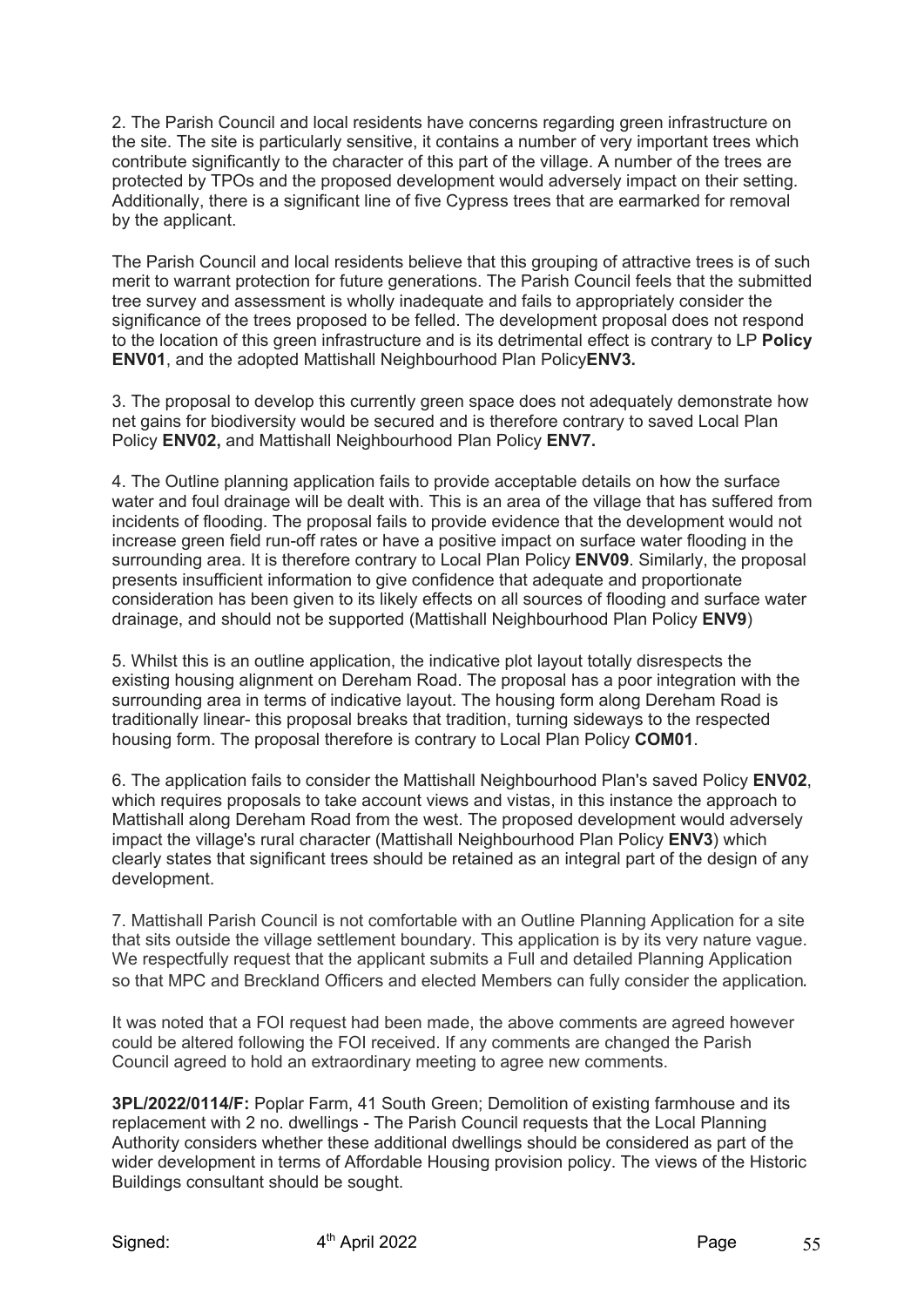**3PL/2022/0138/HOU:** Hall View Barn 88A Dereham Road; Hall View Barn 88A Dereham Road - The Parish Council notes the comments of the Historic Building consultant and the Tree and Countryside consultant and is content that this proposal is sympathetic in scale and materials to the host building. The Parish Council is aware of neighbour concerns and asks that the LPA considers whether there is any adverse overshadowing or overlooking issues.

**3PL/2021/1540/F:** 26 Burgh Lane; Demolition of No. 26 Burgh Lane to form one replacement dwelling and one new dwelling, garaging, revised access drive and amenity - The Parish Council is aware of objections which raise concerns about density and overlooking. Density, with the exception of number 28, all of other properties within the locality are similar to the proposal. Overlooking, in this locality any overlooking is to the opposite side of Burgh Lane and obliquely to numbers 24 and 26. The Local Planning Authority is asked to assess this proposal against Mattishall Neighbourhood Plan policy **ENV2,** which seeks to protect important views and vistas, specifically including that approaching the village along Norwich Road from the East.

**3PL/2022/0164/F:** Four winds, Mill Road; Amended plot design to plots 1 and 2 (including single storey extension to rear and and amended garage design/material treatment) - Consistent with previous comments submitted relating to this site, the Parish Council objects to this new retrospective full application. The site lies wholly outside of the Mattishall Settlement boundary within the adopted Breckland Local Plan. Mattishall has exceeded its agreed Local Plan target of housing and therefore this proposal is contrary to Local Plan **Policy HOU03** and should be resisted. Mattishall Parish Council notes that Highway conditions have been unable to be discharged to the satisfaction of BDC and NCC. The Parish Council has previously made BDC aware that this development has proceeded beyond slab level- in fact roof structures are now in place and partially tiled. This is clearly contrary to the condition appropriately attached to the previous approval, and fundamentally necessary on grounds of highway safety. Furthermore, the Parish Council is aware of neighbour concerns that the lack of an effective metalled entrance and failure to widen the road as required is causing great inconvenience. The Parish Council therefore requests that BDC now manages the breach of planning conditions, and whether appropriate highway safety measures can ever be delivered on this site.

**3PL/2021/1423/F:** 88 Dereham Road Mattishall; Erection of 1 dwelling and garage. Resubmission of approval 3PL/2019/1233/F - The Parish Council has considered this revised (omission of garage) application and wishes to restate its **OBJECTION.**

For clarity, below are the reasons for our objection:

1. Full weight should now be given to the adopted Local Plan and Mattishall Neighbourhood Plan polices which did not apply when the previous application was approved by BDC.

2. The proposal lies wholly outside the adopted Mattishall settlement boundary and therefore is contrary to Policy HOU3. Mattishall has identified sufficient housing sites and has exceeded its housing target (Local Plan Policy HOU2). The notification to Mattishall Parish Council of this application states that it is partly in the settlement boundary- this is incorrect and should be amended. This failure to comply with HOU2 is in itself sufficient policy noncompliance to justify a refusal.

3. The Parish Council would draw attention to the Appeal Inspector's report where, in relation to a previous proposal on this site, the Inspector stated that, "The development would be at odds with the prevailing character of the area", "The proposal would appear as a cramped and incongruous form of development that would suburbanise the site, eroding the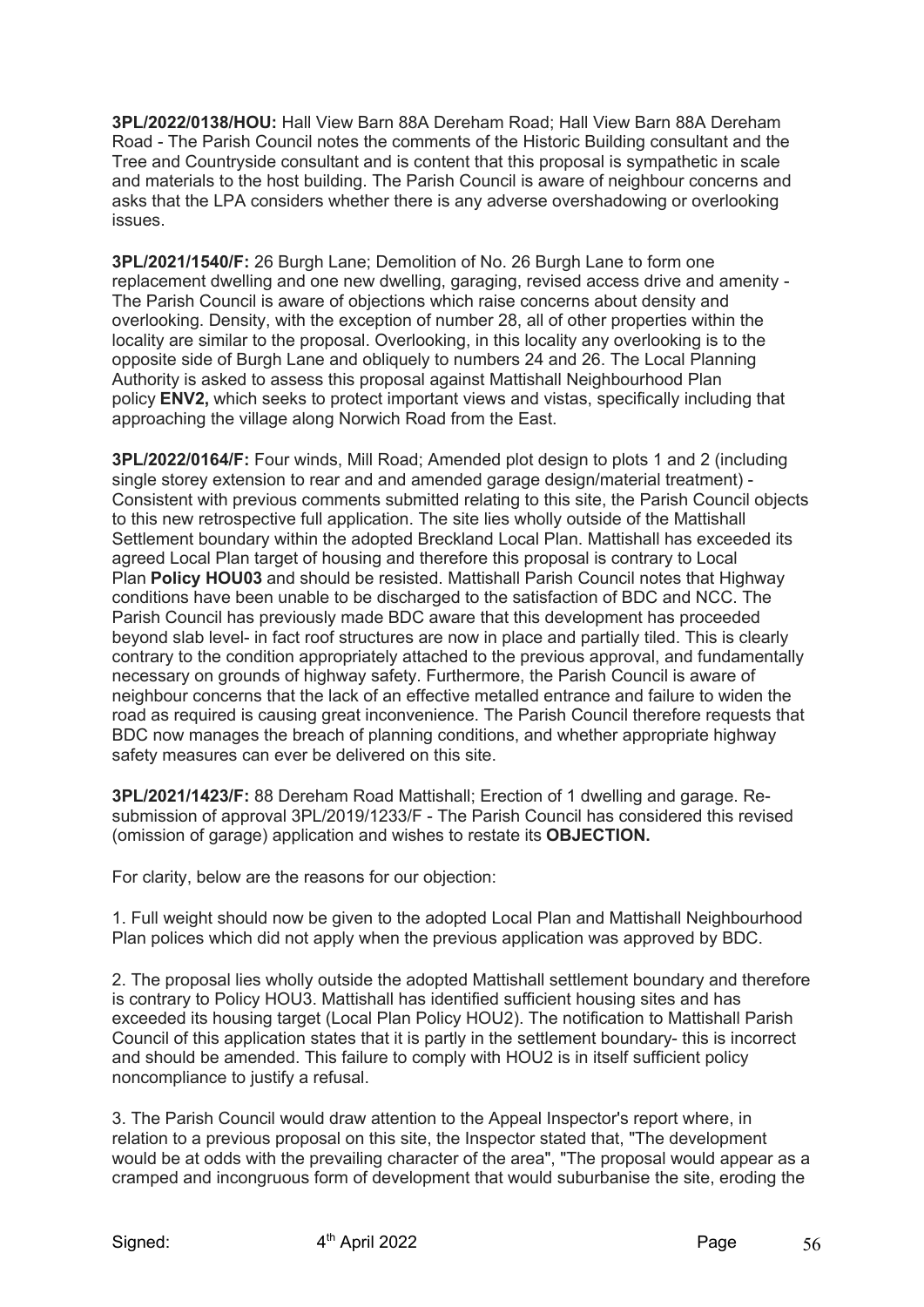rural qualities of the area, resulting in material harm to the character and appearance of the area, which would be clearly visible from Dereham Road." The Parish Council is concerned that this latest proposal, which includes a detached garage to be located closer to the existing dwellings on Dereham Road, would display these similar characteristics and is therefore not compliant with current Local Plan policy.

4. There are concerns around road safety issues through the intensified use of the access track. Local neighbours have also questioned the legality of the access and if proven may impact on the deliverability of the proposal.

5. The immediate surrounding area, particularly Dereham Road, has a history of foul water and surface water drainage. This application proposes to discharge surface water into the mains sewer which would deliver unacceptable additional water into an already overloaded infrastructure.

6. Mattishall Parish Council receives many residents' complaints about flooding issues and is working closely with the LLFA to ensure new development does not contribute to the flooding problem. This application presents insufficient waste water management information. The application has not included a flood risk assessment which BDC has required on neighbouring sites (135 Dereham Road and Hopkins and Moore site Dereham Road). The application's proposed discharge of surface water into the mains sewage system is contrary to current regulations. In the absence of evidence of permission from the water company to receive surface water, it is suggested that BDC further consult with Anglian Water on this specific matter.

7. The application fails to identify any waste collection bin storage area within the application red edge. Contrary to that stated in the application there is no 'existing' bin storage at present. The proposed bin storage area appears to be within the public highway boundary and therefore undeliverable through this application.

8. In accordance with NPPF Paragraph 205 the site should be subject to an assessment of archaeological heritage assets. (Please see recent comments raised by NCC's Historic Environment Officer on an adjacent site).

#### **6.3. Denbury Homes development land South of Dereham Road**

The planning working group informed the council that they had met with the Site Manager James Springer, they reported that the site is well managed and organised and is working on the current flooding issues. The group suggested a monthly meeting to cover updates and any issues arising, they are more than happy to accommodate this. The new show house is due to open in June.

#### **6.4. Breckland Landscape and Settlement Character Assessment**

Cllr Fowler attended the online workshop. He informed the Council that a supplementary planning document was shared, it is still in its early days, but he will keep the Council updated on any further development.

#### **7. Outstanding issues with Breckland District Council**

The clerk shared the excel spreadsheet that detailed the numerous emails and telephone calls to BDC reference the issues raised, regarding planning policies for trees in the conservation area and Malt House Farm. After an in-depth discussion it was agreed to have one final attempt to arrange a meeting with Simon Wood to discuss these issues before making an official complaint.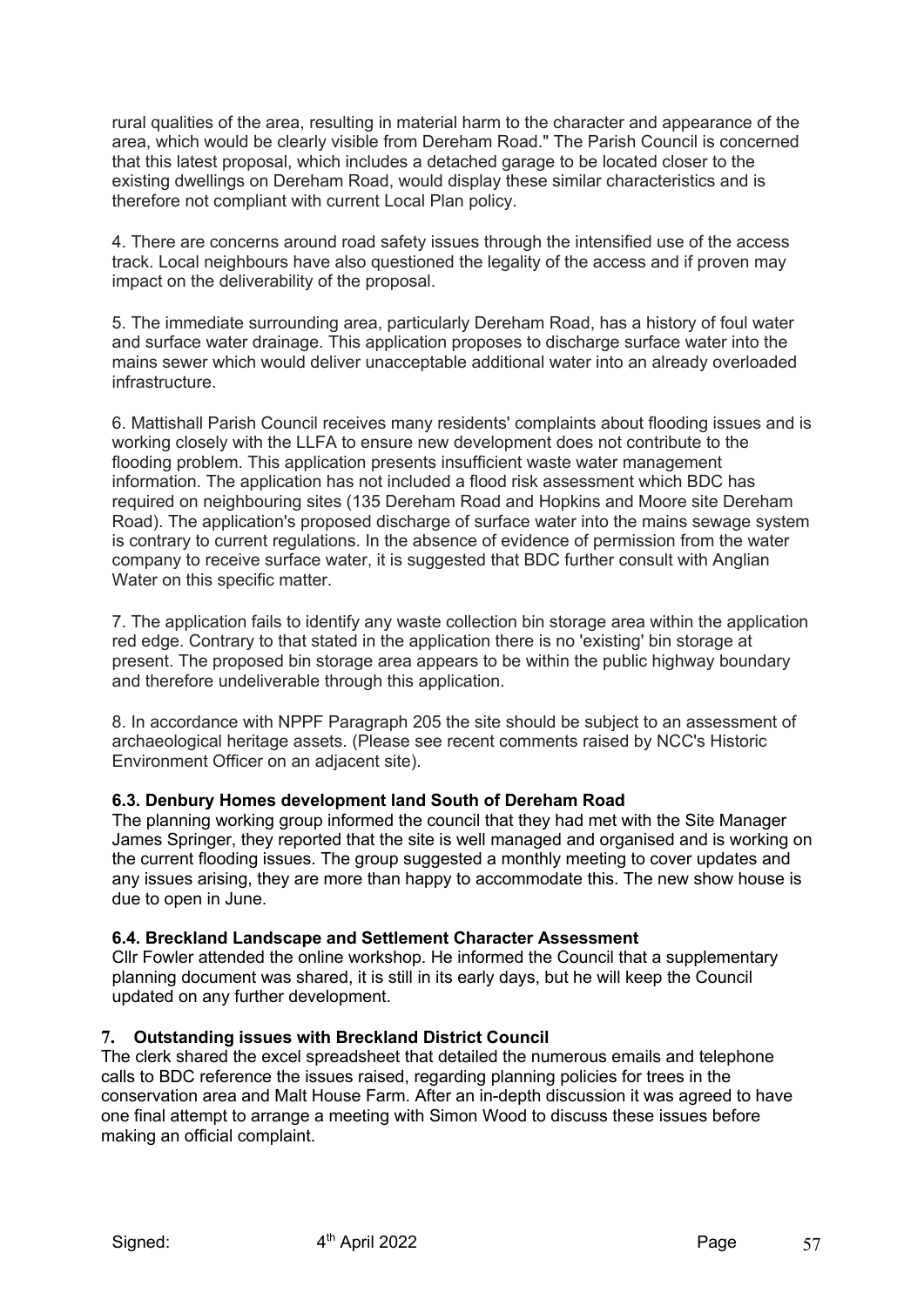## **8. Open Spaces Working Group**

The Open Spaces Working Group was received with no questions raised.

Cllr Smith asked the Council to review the Burial Policy, the OSWG will review the policy for the Council to consider at the next Parish Council Meeting.

Cllr Piper asked the Council to consider the steel edging fencing (150mm face) on the village green for a circa cost of £1200.00. This was unanimously **agreed** to carry out this work, however the clerk was asked to follow up with another two quotes to ensure best price is reached. Proposed by Cllr Clarke and seconded by Cllr Smith.

It was also **agreed** to add the following items to Mr Edwards list; straighten the SAM2 post on Dereham Road before the Denbury Homes development and sand down, paint and add new stickers to the dog bins, weather permitting.

#### **9. Platinum Jubilee**

The notes following the recent Platinum Jubilee working group had been circulated for councillor's review.

Cllr Fowler shared the quotations received for the Platinum Jubilee mugs, one side will have "The Queens's Platinum Jubilee 2022" logo whilst the other side will have the "Mattishall" logo. It was agreed to gift a mug to all children at Mattishall Primary School and sale the remaining at Saturdays Platinum Jubilee event. It was unanimously **agreed** to accept Everything Branded quotation for 324 mugs at £845.79 + VAT. Proposed by Cllr Smith and seconded by Cllr Piper.

Cllr Turner shared pictures of sculptures and explained that these were already made and available to purchase, a legacy for marking the Platinum Jubilee. It was unanimously agreed that the sculptures in the pictures shown were not quite what the Council were looking for and decided that a memorabilia bench may be more suited to the occasion with a budget of around £1000.00. The clerk was tasked with sourcing some quotations for the next Parish Council meeting. Cllr Fowler mentioned a family within the village who had kindly offered to sponsor an item for the Platinum Jubilee, the clerk was tasked with making contact with them to discuss the Parish Council plans in providing a memorabilia bench.

The clerk shared the Platinum Jubilee poster with the suggestion that it is enlarged to A3 laminated. The following changes were agreed:

- Queen picture moved to the right and the title moved to the left.
- Enlarge and make bold the section "If you are a village-based business…"
- Add to the bottom "Any donations received will be put towards the provision of Christmas Hampers for the vulnerable in Mattishall".
- Print a dozen for distribution within the village.

The clerk shared the sketch drawings that Cllr Fowler created for the Council to review. It was agreed that we now need to build upon this plan and start to detail the number of stalls and plan out where everything will be placed. Cllr Taylor offered to contact all local businesses to ask if they are interested in participating in this event.

#### **10. NPTS Training**

All were in favour of Cllr Piper attending the Managing Allotment course in March.

Cllr Turner informed councillors that Norfolk ALC is holding a zoom meeting for councillors on 9<sup>th</sup> March at 7pm, if anyone is interested.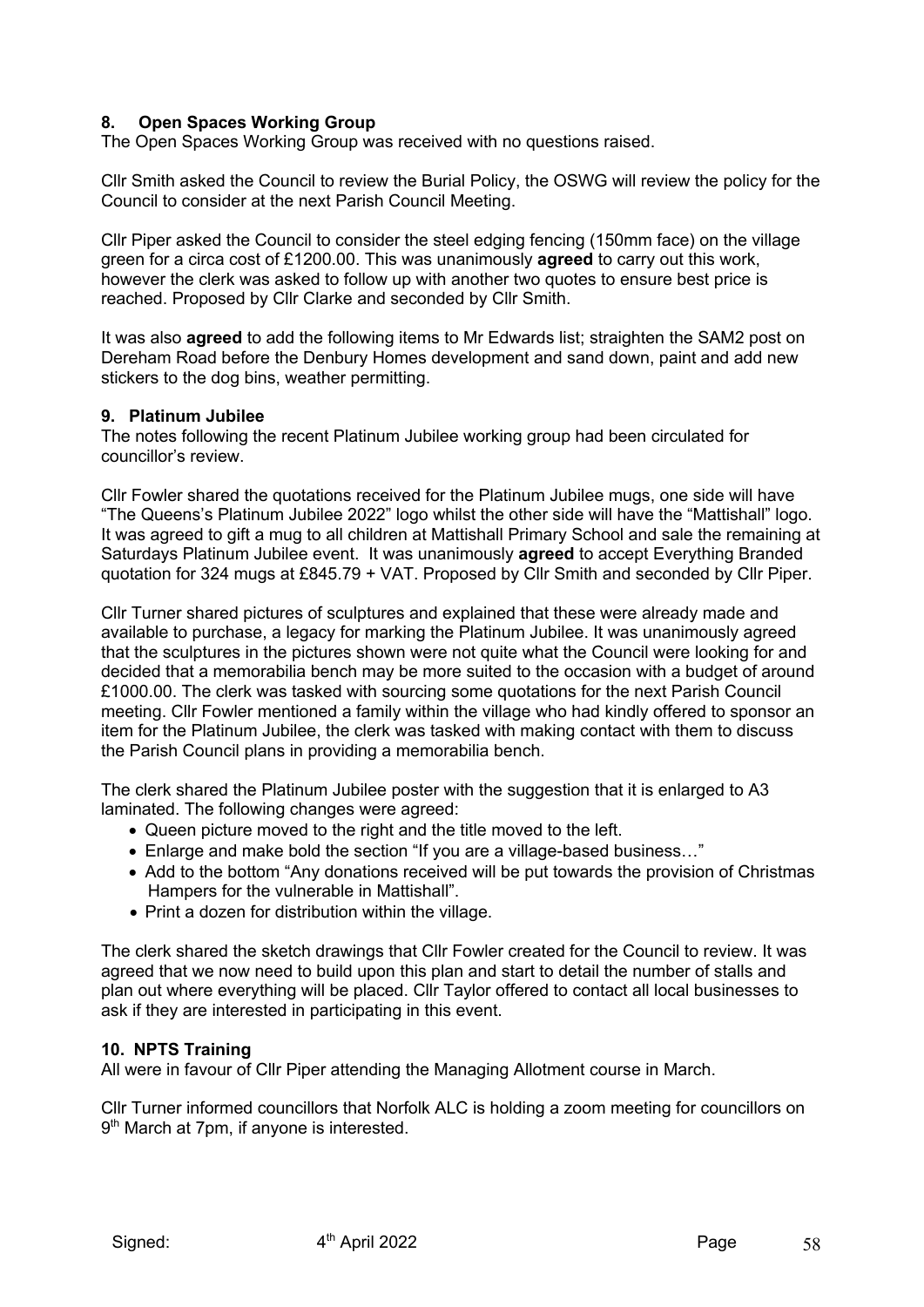## **11. Finance**

The payments were **approved** by the Council, proposed by Cllr Fowler, and seconded by Cllr Piper and unanimously **agreed**. The list is detailed at the end of the minutes.

## **12. Asset Register**

Cllr Turner advises the Council that the asset register requires looking at in detail and proposes a working group to investigate the assets to ensure it is accurate for auditing and Insurance purposes. Cllrs Turner, Clarke and Pickering were appointed as working group members.

#### **13. NWL / A47 LLG**

Update received in item 5.

## **14. 20mph request for Cedar Rise**

All were in **favour** of the road being adopted to 20mph.

## **15. Correspondence**

Councillors noted the correspondence received and reports for the SAM2.

Cllr Taylor left the meeting.

## **16. Items for the next meeting**

Councillors will confirm items prior to the next meeting.

## **17. Resolution (under the Public Admission to Meetings Act 1960) to exclude members of the public and press for the following confidential item: Legal matters concerning the damage to the cemetery wall.**

17.1. The county court claim had been submitted with a deadline to respond by 22<sup>nd</sup> March.

The Chairman closed the meeting at 9:37pm.